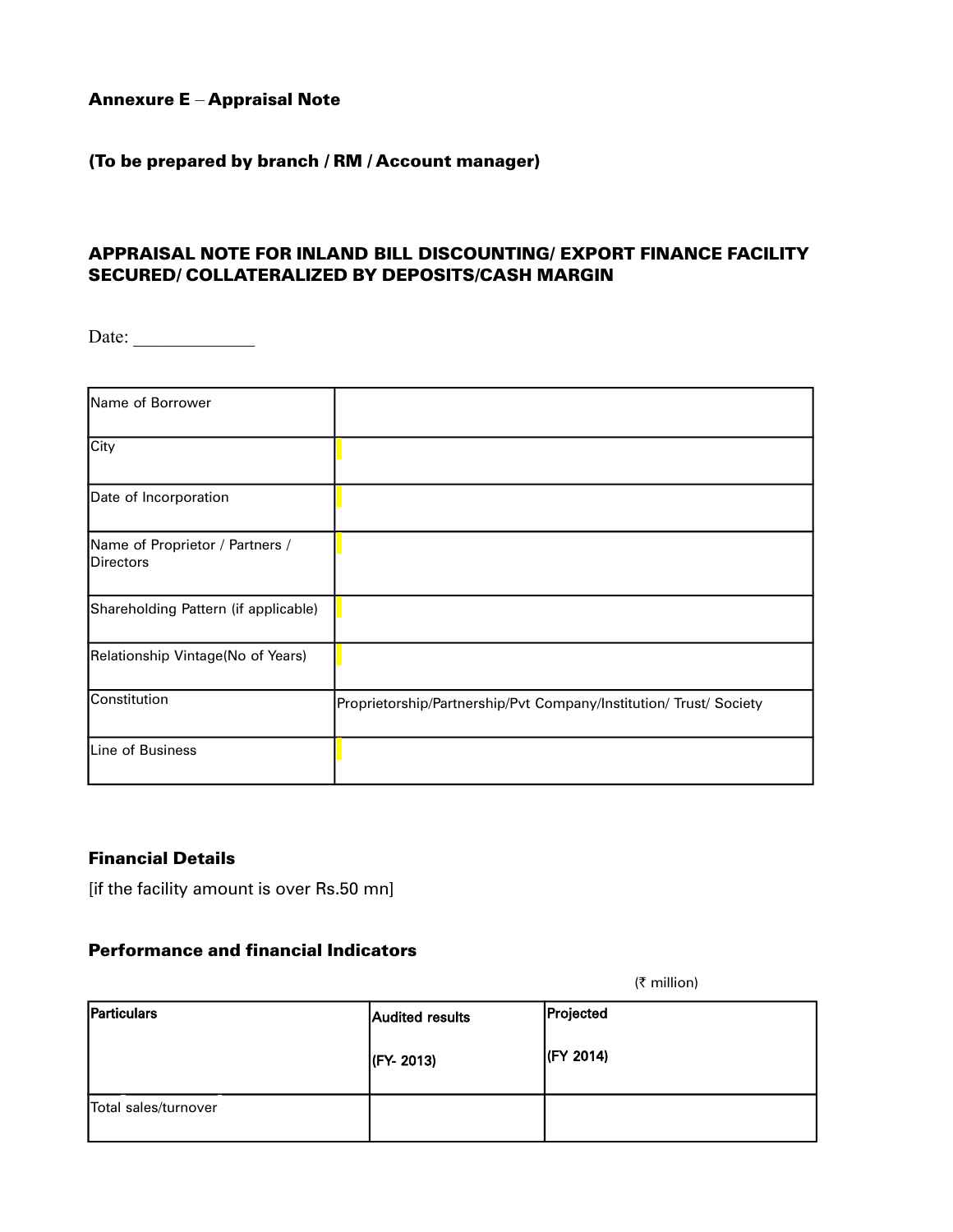| Profit after tax (PAT) |  |
|------------------------|--|
| Tangible net-worth     |  |
| Total debt             |  |
| TD/TNW                 |  |
| Current Ratio          |  |
| TD/NCA                 |  |

## Assistance details

(in  $\bar{z}$ . In mn)

| <b>Facility</b>           | <b>Current Proposal</b> |                   | <b>Existing</b><br>Limit | Proposed<br><b>Total</b> |            | Pricing for the current<br>proposal |
|---------------------------|-------------------------|-------------------|--------------------------|--------------------------|------------|-------------------------------------|
|                           | Renewal                 | <b>Additional</b> |                          |                          | Calculated | Proposed                            |
| Pre-shipment facility     |                         |                   |                          |                          |            |                                     |
| Post-shipment facility    |                         |                   |                          |                          |            |                                     |
| Inland bill discounting   |                         |                   |                          |                          |            |                                     |
| Overdraft facility        |                         |                   |                          |                          |            |                                     |
| Letter of Credit facility |                         |                   |                          |                          |            |                                     |
| Buyers credit facility    |                         |                   |                          |                          |            |                                     |
| Bank Guarantee facility   |                         |                   |                          |                          |            |                                     |

# Priority sector classification:-

| Nature of Business            | Gross<br>llnvestment<br>IP&M/Eauipment | <b>Block</b> | of PSL Classification Sub-Sector<br>l(Priority/Non | ICode** | <b>IDocument</b><br>lobtained* |
|-------------------------------|----------------------------------------|--------------|----------------------------------------------------|---------|--------------------------------|
| (Manufacturing/Service/Retail |                                        |              | <b>Priority</b> )                                  |         |                                |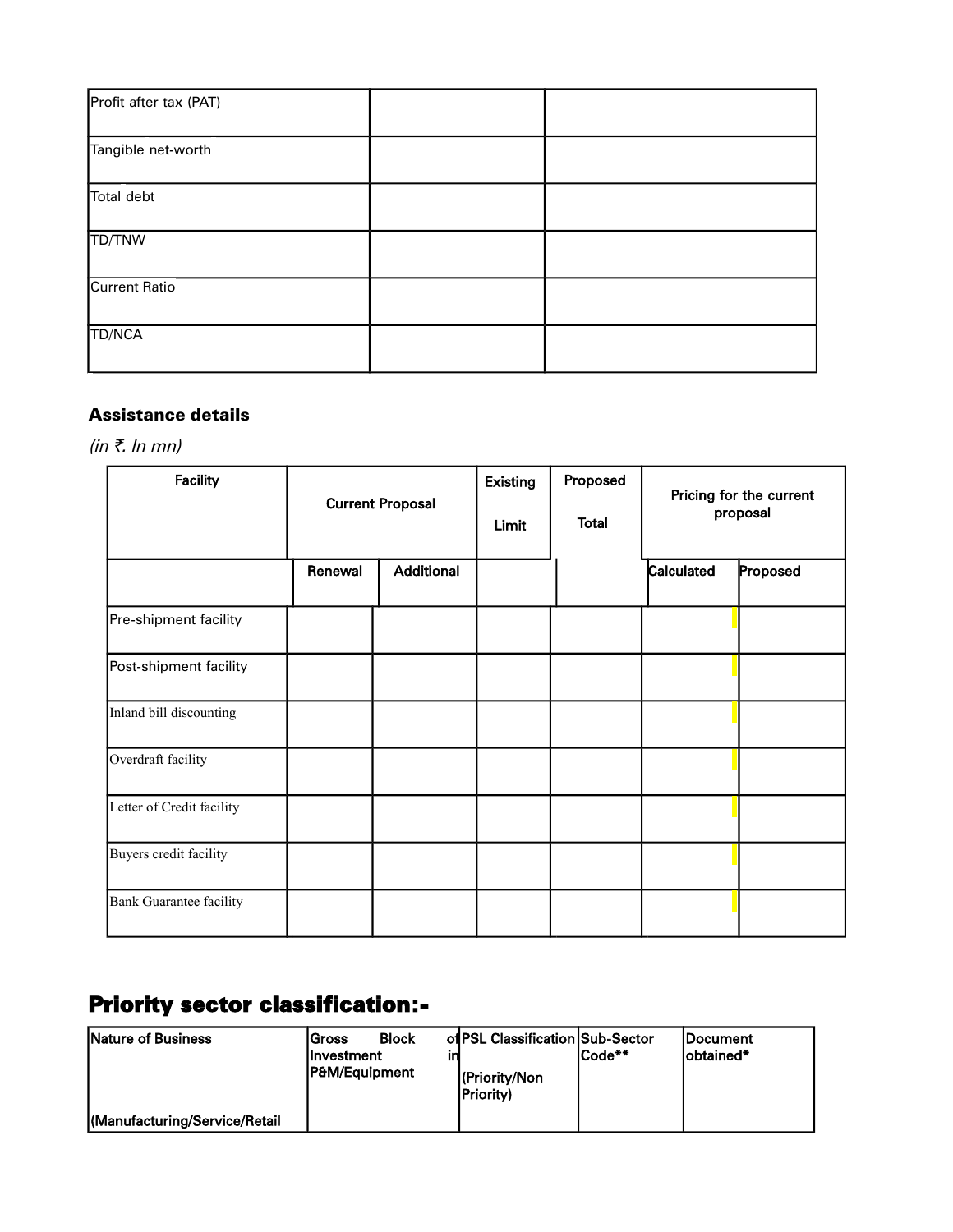| Trade/Wholesale Trade)<br>(as per application form) | application<br> (as<br>per<br> form) |  |  |
|-----------------------------------------------------|--------------------------------------|--|--|
|                                                     |                                      |  |  |

\* For Facilities > 1 crore, CA certificate should be obtained for ascertaining Gross Block of investment in Plant & Machinery or Equipment

\*\* Subsector code will be as per following table

| <b>Classification</b> | <b>Manufacturing</b> | <b>Service</b> |  |
|-----------------------|----------------------|----------------|--|
| Tiny                  | <b>TINMF</b>         | <b>TINSR</b>   |  |
| Micro                 | <b>MICMF</b>         | <b>MICSR</b>   |  |
| Small                 | <b>SEMF</b>          | <b>SESR</b>    |  |
| Medium                | <b>MEMF</b>          | <b>MESR</b>    |  |
|                       |                      |                |  |

## Purpose of facility:



## Details of Fixed Deposit(s)

| FD No.                                                 |  |
|--------------------------------------------------------|--|
| <b>FD Value(Rs)</b>                                    |  |
| <b>FD Maturity Date</b>                                |  |
| Residual tenor of FDR                                  |  |
| Relationship of the FD Holder to the borrowing entity* |  |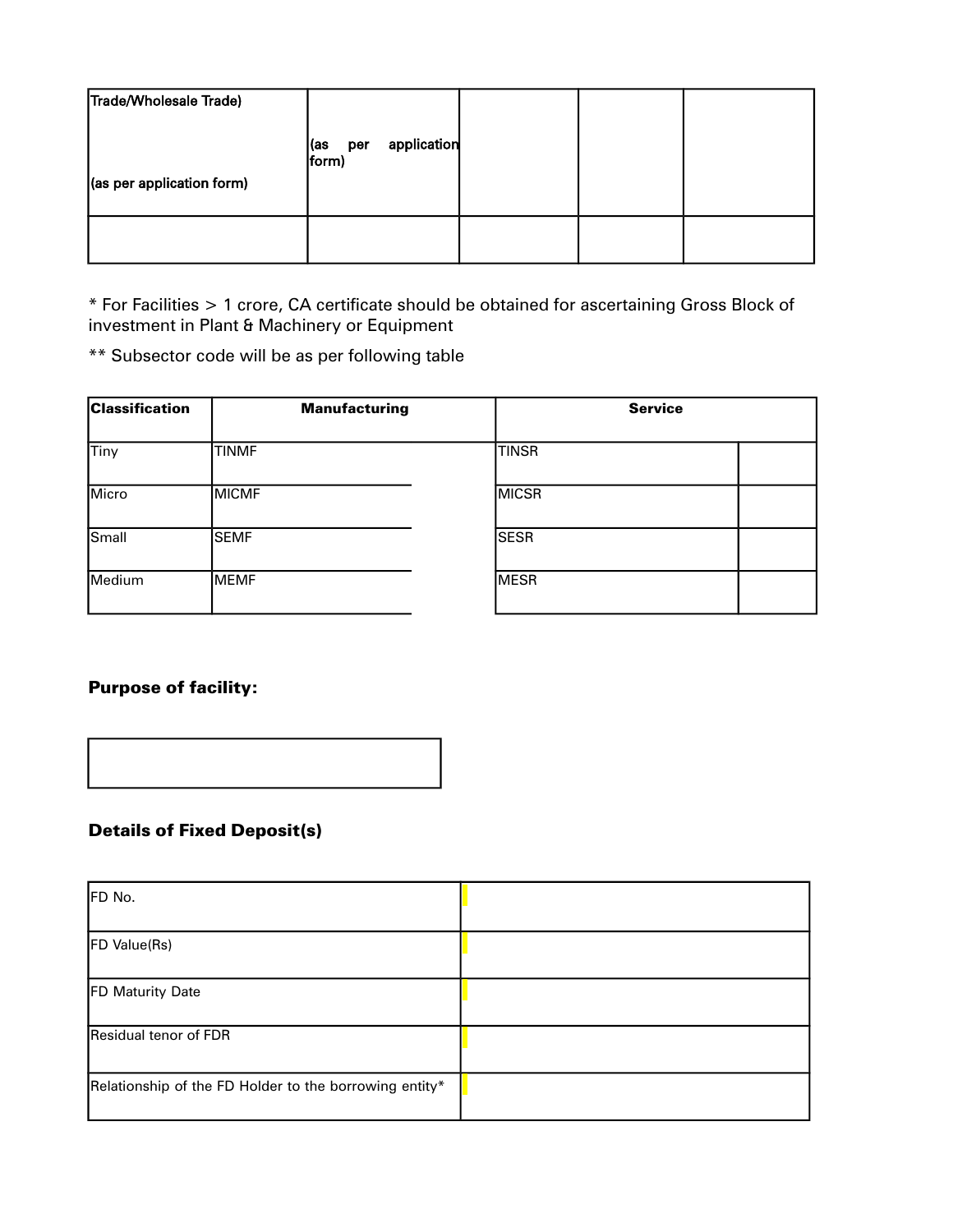| Nature of Facility (Secured/Collateralised) |  |
|---------------------------------------------|--|
| Rate of Interest payable on FD              |  |
| <b>Branch ID in which FD is held</b>        |  |

\* In case of third party deposits, documents need to be executed as prescribed by Corporate Legal in the application form.

## Assessment of Limits

## ( $\bar{\tau}$  million)

| S/N                     | Particulars               |                                                                        | Amount |  |
|-------------------------|---------------------------|------------------------------------------------------------------------|--------|--|
| Ā                       |                           | Projected Sales/Turnover (annual)                                      |        |  |
| ÍВ.                     |                           | Projected Sales under credit (annual)                                  |        |  |
| $\overline{\mathsf{c}}$ |                           | Projected monthly sales under credit                                   |        |  |
| D                       |                           | Assessed Bank Finance: 20% of projected gross sales                    |        |  |
| E                       | Deposit kept with bank    |                                                                        |        |  |
| F                       | Margin to be maintained   |                                                                        |        |  |
| G                       | Eligible amount (E-F)     |                                                                        |        |  |
| $\overline{\mathsf{H}}$ |                           | Maximum Limits/MPBF (Lower of D and G)                                 |        |  |
| Γ                       | Applicable<br>only for BG | Tenure of the BG.                                                      |        |  |
| ℾ                       |                           | Amount of BG                                                           |        |  |
| Κ                       |                           | Validity period                                                        |        |  |
| [∟                      |                           | Claim period                                                           |        |  |
| M                       | Applicable<br>only for LC | Raw Material purchased under LC during last 12 months                  |        |  |
| N                       |                           | Total Raw material to be purchased under LC (projections) 120%<br>of M |        |  |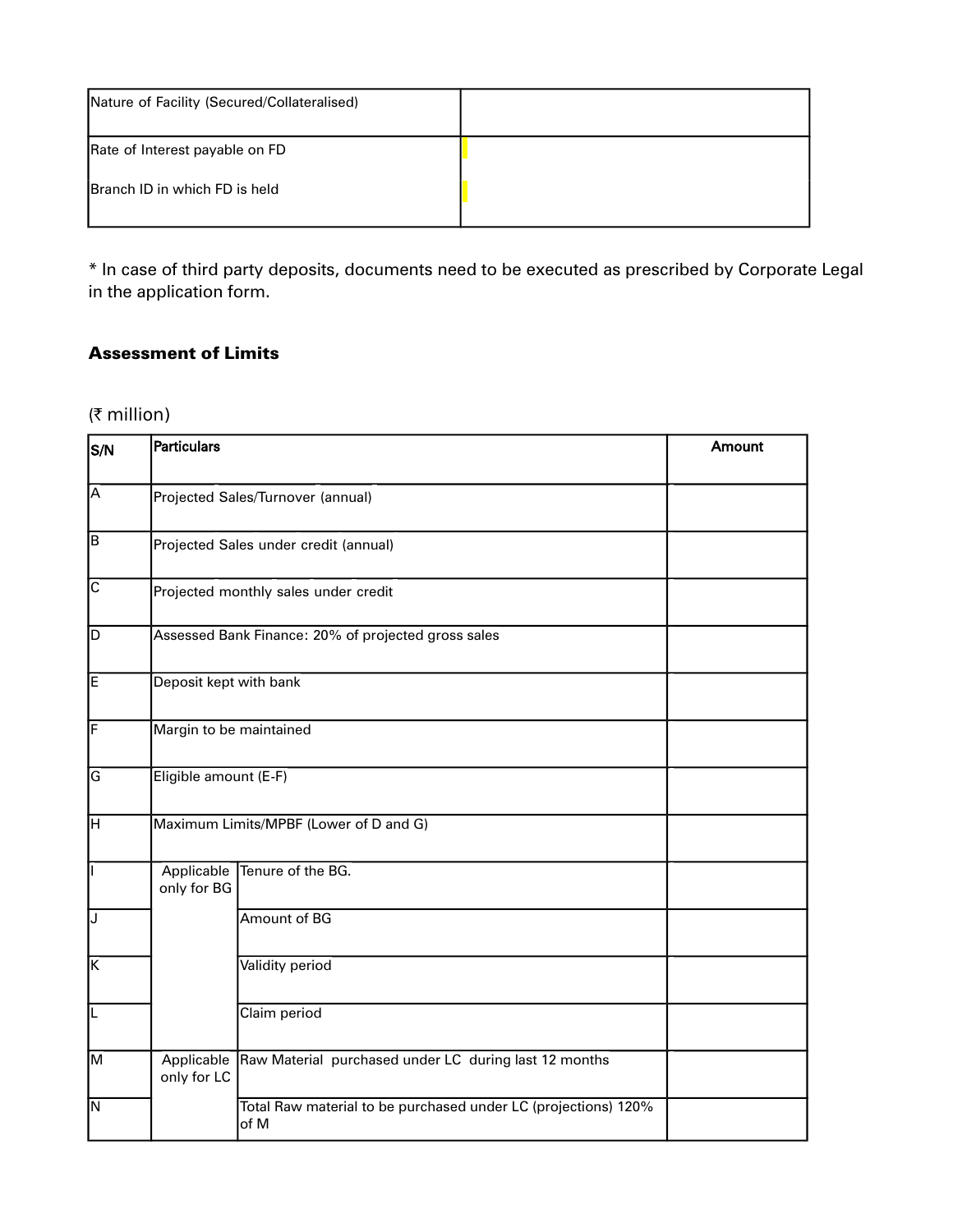| lo |                                                   | <b>Usance Preiod</b>                                      |  |
|----|---------------------------------------------------|-----------------------------------------------------------|--|
| İΡ |                                                   | Assessment of L/c Limit (C/365*No. of days Usance)        |  |
| O  |                                                   | Average usance period (credit period) in month(s)         |  |
| lR |                                                   | Assessed Bill Discounting Limit (CXD)                     |  |
| ls |                                                   | Bill Discounting Limit enjoyed currently from other banks |  |
|    |                                                   | <b>Bill Discounting Limit recommended</b>                 |  |
|    | Applicable<br>for Bill<br>discounting<br>facility |                                                           |  |

For limits above Rs 50 million, MPBF method should be used

## **DOCUMENTATION**

I confirm the documentation specified in the Legal site – DMS for the facility type <Inland bill discounting/Export Finance (Pre-shipment/Post-shipment) > will be executed by the client before disbursement or issuance. I confirm that the FD will be duly lien marked before the issuance of the facility to the customer.

| ECGC                             | <b>Waived</b>           |
|----------------------------------|-------------------------|
| Running Account / PO or LC based | <b>IPO or LC based*</b> |
| Tenor of disbursement            |                         |

\*In case of running account require approval from JGM and above

Declaration:

I confirm that I have conducted the due diligence on the customer is in line with the KYC guidelines and I have also obtained all documents mentioned in prevailing KYC guidelines. The validity periods of all facilities are co-terminus with the FD maturity date. Customer to be visited mandatorily by: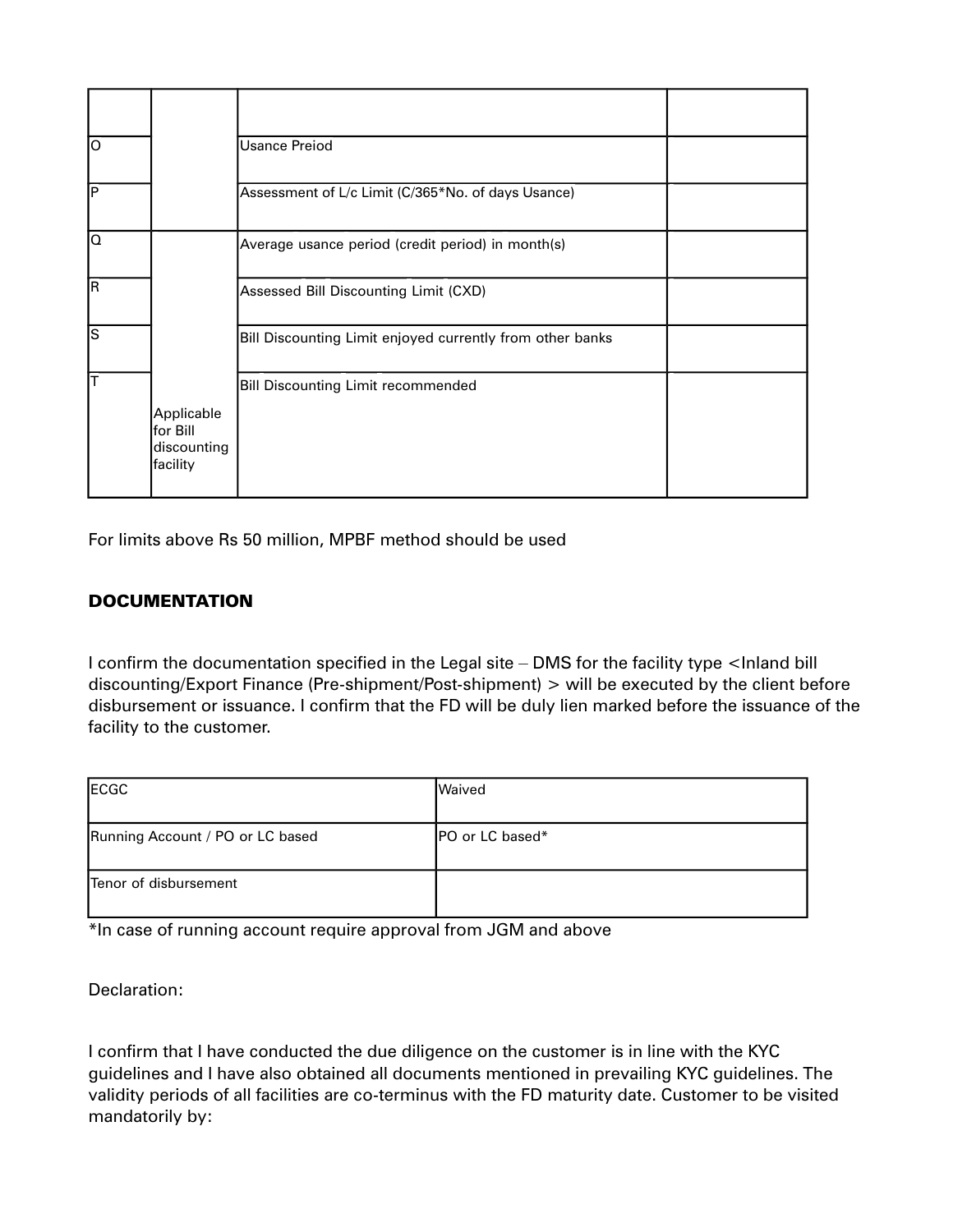| <b>Officials</b>                        | Proposed exposure under existing facility |
|-----------------------------------------|-------------------------------------------|
| <b>RM</b>                               | Above Rs.10.0 million                     |
| Regional Head                           | Above Rs. 50.0 million                    |
| Zonal Head (of the rank of AGM & Above) | Above Rs. 100.0 million                   |

## None of the directors are in the RBI's / DGFT/ ECGC /ICICI Bank list of defaulters. The borrower or their partners /directors etc. are not facing any litigations which have been initiated by other lenders. (Please enquire with company and check with RBI / DGFT/ ECGC /ICICI Bank list of defaulters available on intranet, specify details if otherwise)

None of the Directors of the company, or Directors of its holding / subsidiary company is the Director of ICICI Bank Limited.

We have confirmed from the borrower/security provider that there are no pending direct tax proceedings or outstanding direct tax dues and hence in good faith and in the absence of financials being taken, sanctioning authority is treating the facility as Secured.

OR,

We have gone through the Auditor's Certificate as on **the audit of the and found no tax dues pending.** There are no tax proceedings pending nor any notices have been served on company since then.

faafsOR,

We have gone through the financial statements and audit report of borrower as on **and** found pending tax dues / pending direct tax proceedings / notice under rule 2 of the Second Schedule of the IT Act has been received for Rs. The same and the borrower has not furnished a no due certificate from IT department under Sec 281 (1) (ii) of the IT Act. Hence the facility has been considered as Collateralised.

Prepared By: Sales Manager

<Employee No.>

#### Visit Report (Required only for facility value greater than 10 million)

| ΙA | <b>Basic Information</b> |  |
|----|--------------------------|--|
|    | Name of the entity       |  |
|    | Name of Directors        |  |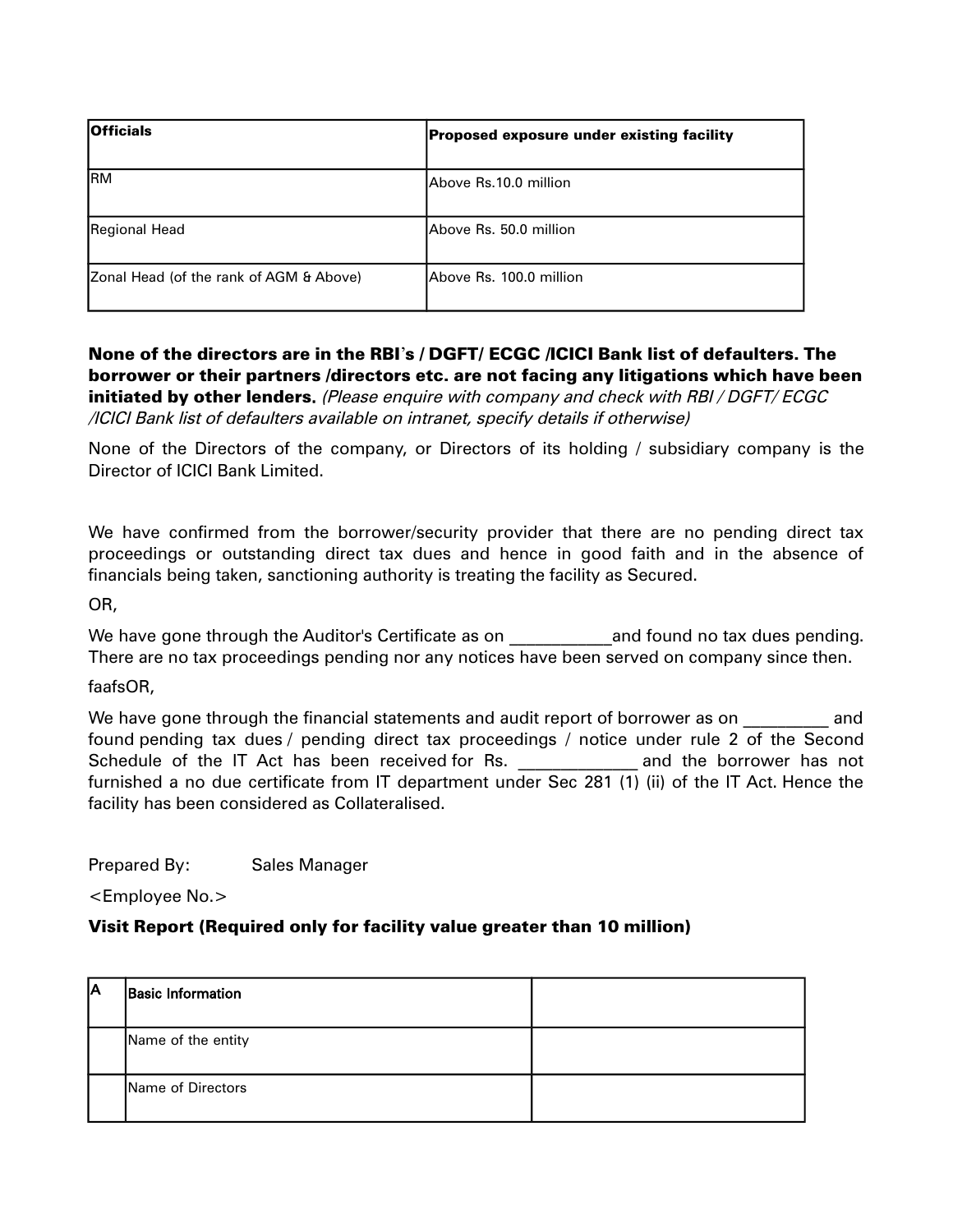|                         | Person met with designation                                                      |  |
|-------------------------|----------------------------------------------------------------------------------|--|
|                         | <b>Address</b>                                                                   |  |
|                         | <b>Telephone Nos</b>                                                             |  |
|                         | Constitution (in case of partnership check whether<br>partnership is registered) |  |
|                         | <b>Business line /Product details</b>                                            |  |
|                         | Date of visit                                                                    |  |
|                         |                                                                                  |  |
| B                       | <b>General Observation</b>                                                       |  |
|                         | No. of Staff permanent / Outsource                                               |  |
|                         | Name of Raw material suppliers (with contact details as far as<br>possible)      |  |
|                         | Name of Major Buyers (with contact details as far as<br>possible)                |  |
|                         |                                                                                  |  |
|                         | Any litigation against company/promoters (discreet enquiry)                      |  |
|                         | Comment on overall infrastructure (space-own/rented)                             |  |
|                         | Market standing of promoters/ management (overall)                               |  |
|                         |                                                                                  |  |
| $\overline{\mathbf{c}}$ | <b>Market Information (referral)</b>                                             |  |
|                         | Name, Organisation and designation                                               |  |
|                         | Contact number(s)                                                                |  |
|                         | Relationship with the entity                                                     |  |
|                         | Experience as to dealing & tenure of relationship                                |  |